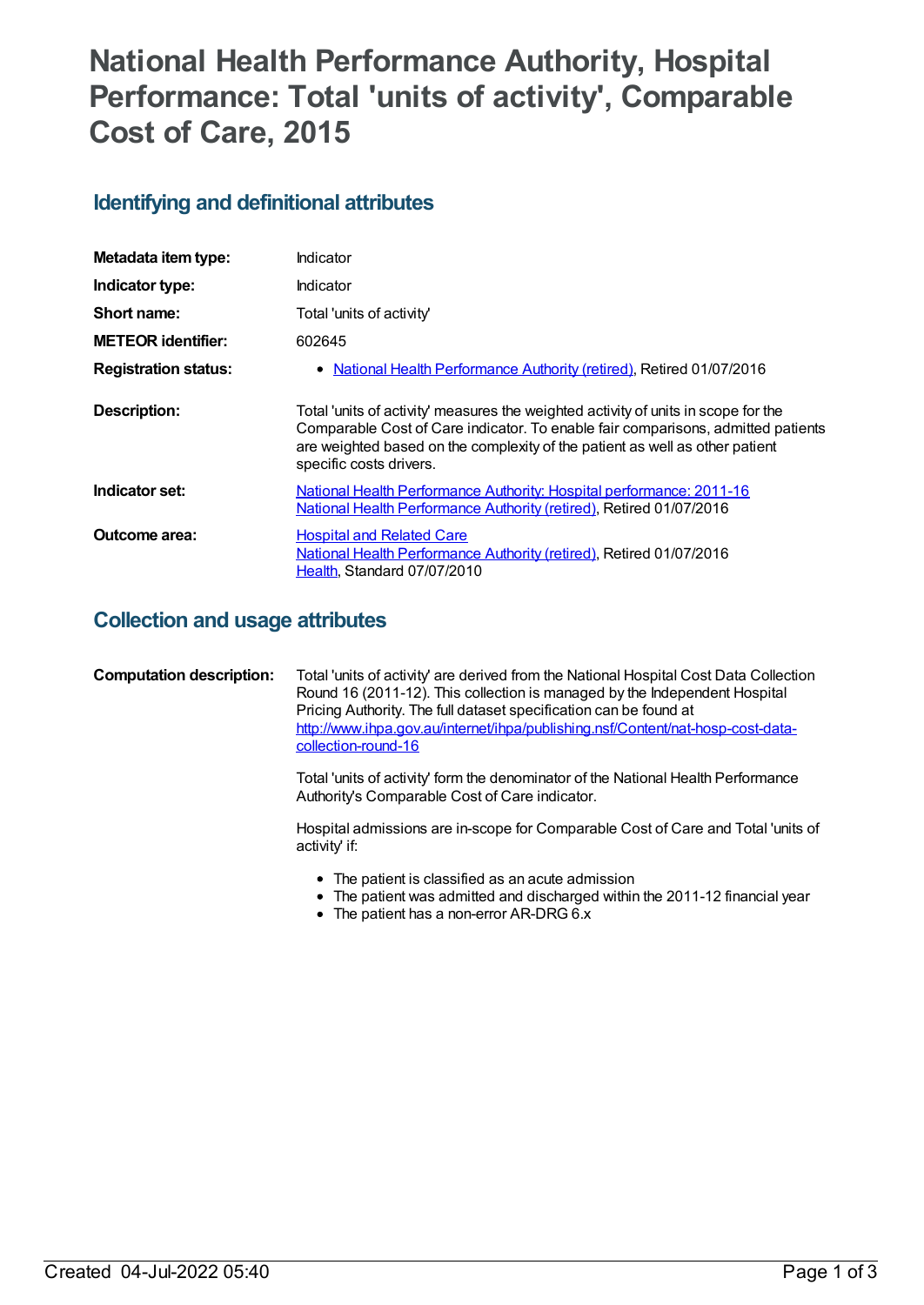**Computation:** Total 'units of activity' is derived as the sum of weighted separations as calculated for the Comparable Cost of Care indicator.

• A weighted separation is derived as;

Weighted Separation =  $[$  CW x (A<sub>Paed</sub> x (1 + A<sub>SPA</sub>) x (1 + A<sub>Ind</sub> + A<sub>A+</sub>A<sub>RT</sub>) + (A<sub>ICU</sub> x ICU<sub>Hrs</sub> ))]

Where:

CW means the Base Cost Weight

i.e. Average comparable cost for a AR-DRG divided by average comparable costs for all AR-DRGs [where weights are calculated using data from major and large hospitals with an emergency department providing data to the NHCDC, and total in-scope costs only]

- A<sub>Paed</sub> means the paediatric adjustment
- $\bullet$  A<sub>SPA</sub> means the specialist psychiatric age adjustment
- $\bullet$  A<sub>Ind</sub> means the indigenous adjustment
- $\bullet$  A<sub>A</sub> means the remoteness area adjustment
- $\bullet$  A<sub>RT</sub> means the radiotherapy adjustment
- $\bullet$  A<sub>ICU</sub> means the ICU adjustment
- $\bullet$  ICU<sub>Hrs</sub> Means the number of hours spent by a person within a Level 3 ICU/PICU

For the purpose of deriving the Base Cost Weights, the following costs are deemed to be in-scope:

#### **Description**

|                                             | <b>Direct</b>  | <b>Indirect</b> |
|---------------------------------------------|----------------|-----------------|
| Allied Health Cost Bucket                   | <b>Include</b> | <b>Include</b>  |
| <b>Critical Care Cost Bucket</b>            | Include        | Include         |
| <b>Emergency Department Cost Bucket</b>     | Include        | <b>Include</b>  |
| <b>Emergency Department PRO Cost Bucket</b> | Include        | <b>Include</b>  |
| <b>Hotel Cost Bucket</b>                    | Include        | <b>Include</b>  |
| Imaging Cost Bucket                         | Include        | <b>Include</b>  |
| Non-Clinical Cost Bucket                    | Include        | <b>Include</b>  |
| <b>Oncost Cost Bucket</b>                   | <b>Include</b> | Include         |
| <b>Operating Room Cost Bucket</b>           | Include        | Include         |
| Pathology Cost Bucket                       | Include        | <b>Include</b>  |
| <b>Pharmacy Cost Bucket</b>                 | Include        | <b>Include</b>  |
| <b>Prosthetic Cost Bucket</b>               | <b>Include</b> | <b>Include</b>  |
| Specialised Procedure Suite Cost Bucket     | Include        | <b>Include</b>  |
| Ward Supplies Cost Bucket                   | Include        | <b>Include</b>  |
| Ward (Medical) Cost Bucket                  | <b>Include</b> | <b>Include</b>  |
| Ward (Nursing) Cost Bucket                  | Include        | <b>Include</b>  |

#### **Disaggregation:** Hospital

**Disaggregation data elements:**

**Data Element / Data Set**

[Establishment—organisation](https://meteor.aihw.gov.au/content/269973) identifier (Australian), NNX[X]NNNNN

### **Representational attributes**